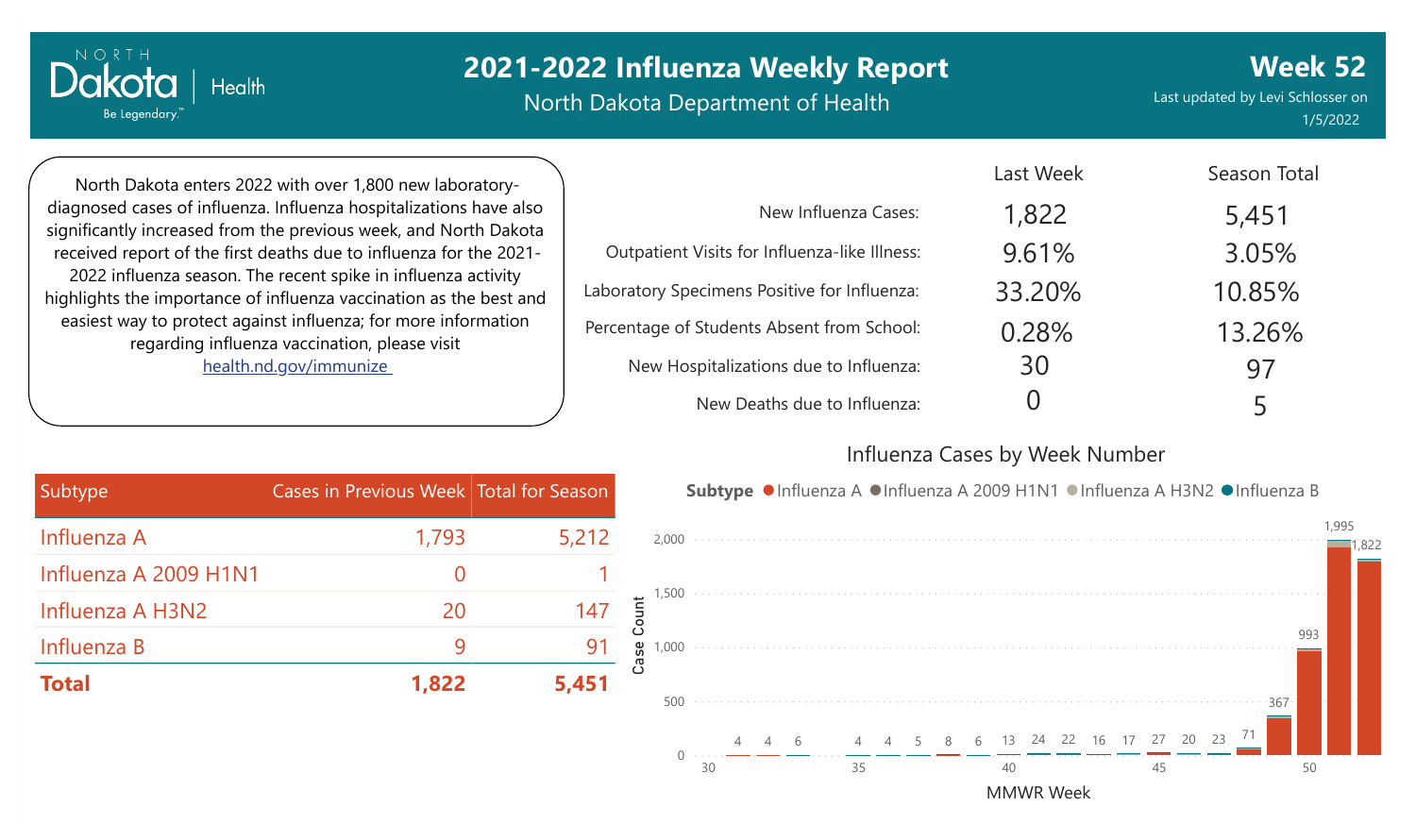

## **2021-2022 Influenza Weekly Report** North Dakota Department of Health

**Week 0** Last updated by Levi Schlosser on 1/5/2022

Laboratory-confirmed influenza is a reportable disease in North Dakota. Influenza "cases" include people that have tested positive for influenza in a healthcare setting. It does not include people with influenza who did not seek healthcare, or were diagnosed without a lab test, which is common. The true number of people in North Dakota is underrepresented, but case data allows us where influenza is circulating and in what populations. It also provides context regarding how the current season compares with previous seasons. Find more information about cases on ndflu.com

Influenza Cases by Gender





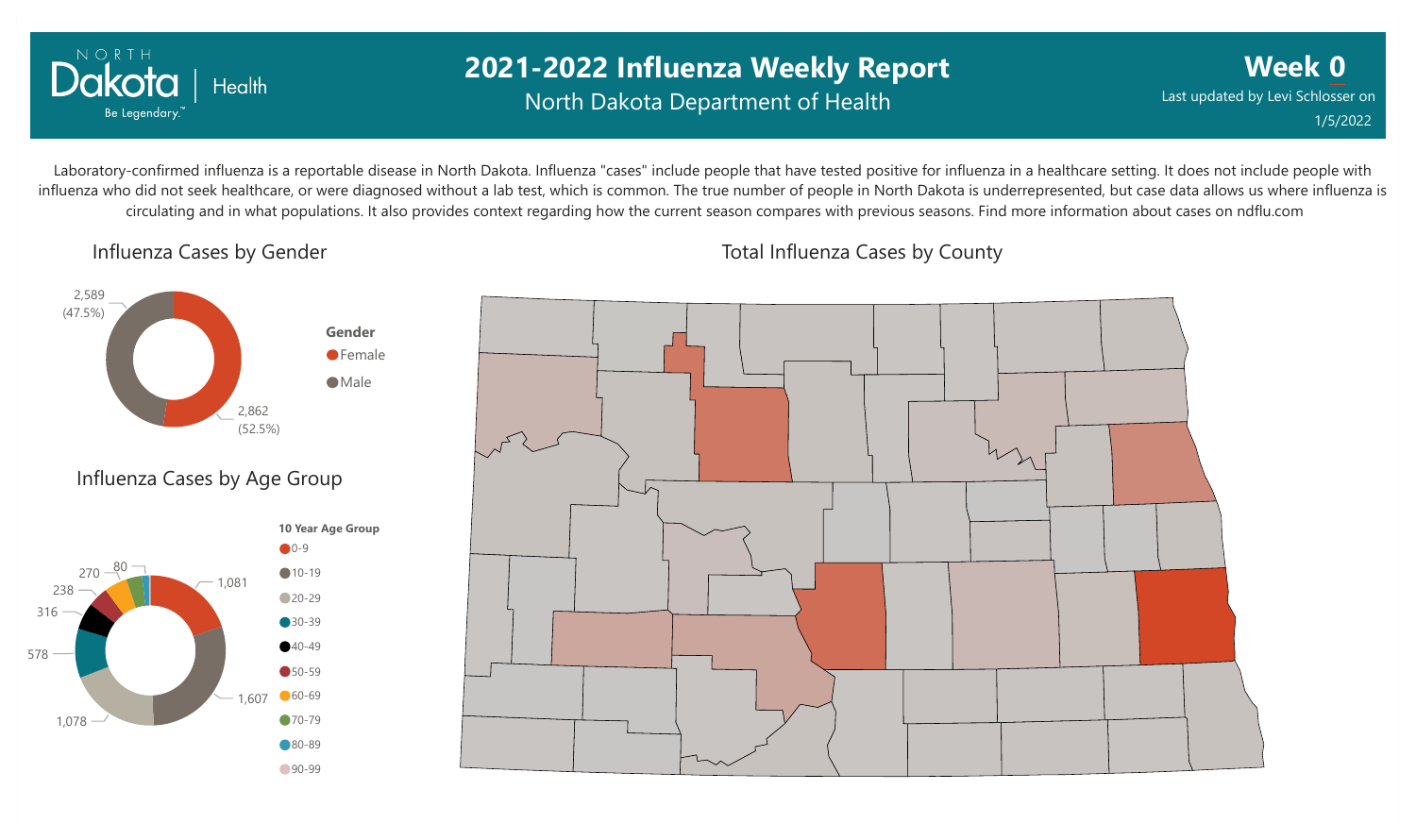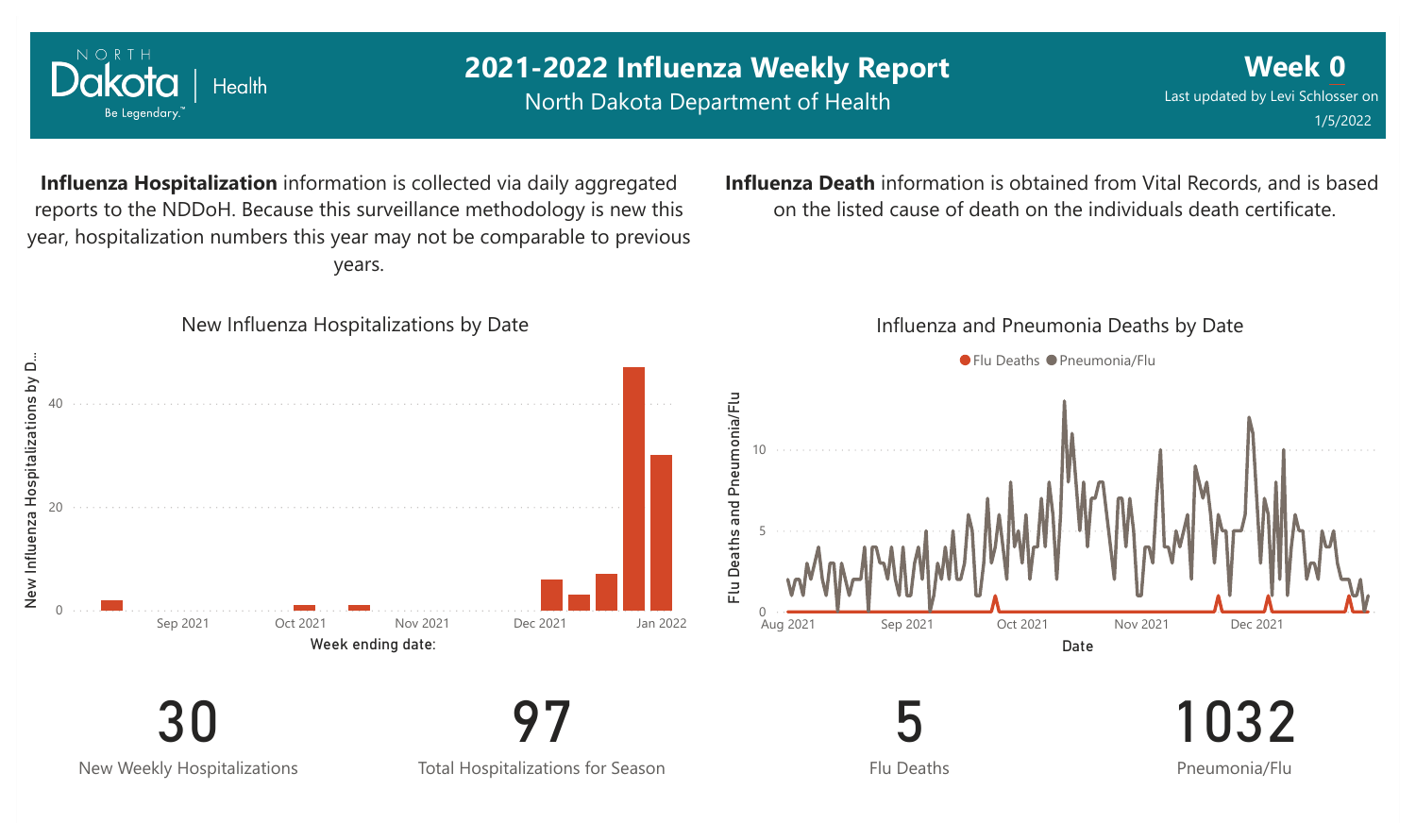

North Dakota Department of Health

**Week 0** Last updated by Levi Schlosser on 1/5/2022

**Outpatient Influenza-like Illness (ILI)** The NDDoH participates in the national U.S. Outpatient Influenza-like Illness Surveillance Network (ILINet). Data from participating outpatient providers in north Dakota are pooled to create a state-wide estimate for the weekly percent of healthcare visists due to influenza-like illness (ILI). Patients presenting with a fever of 100 degrees or greater AND a cough and/or sore throat are considered to have ILI. For more information [on state and national ILINet data, see FluView](http://fluview%20interactive/) Interactive

**Sentinel Laboratory Data** The NDDoH receives influenza and RSV testing data from participating sentinel laboratories across the state. The total number of positive tests and the total number of tests conducted are reported and used to create a state-wide percent positivity statistic. For influenza, percent positivity of 10% or greater indicates 'season level' influenza activity.

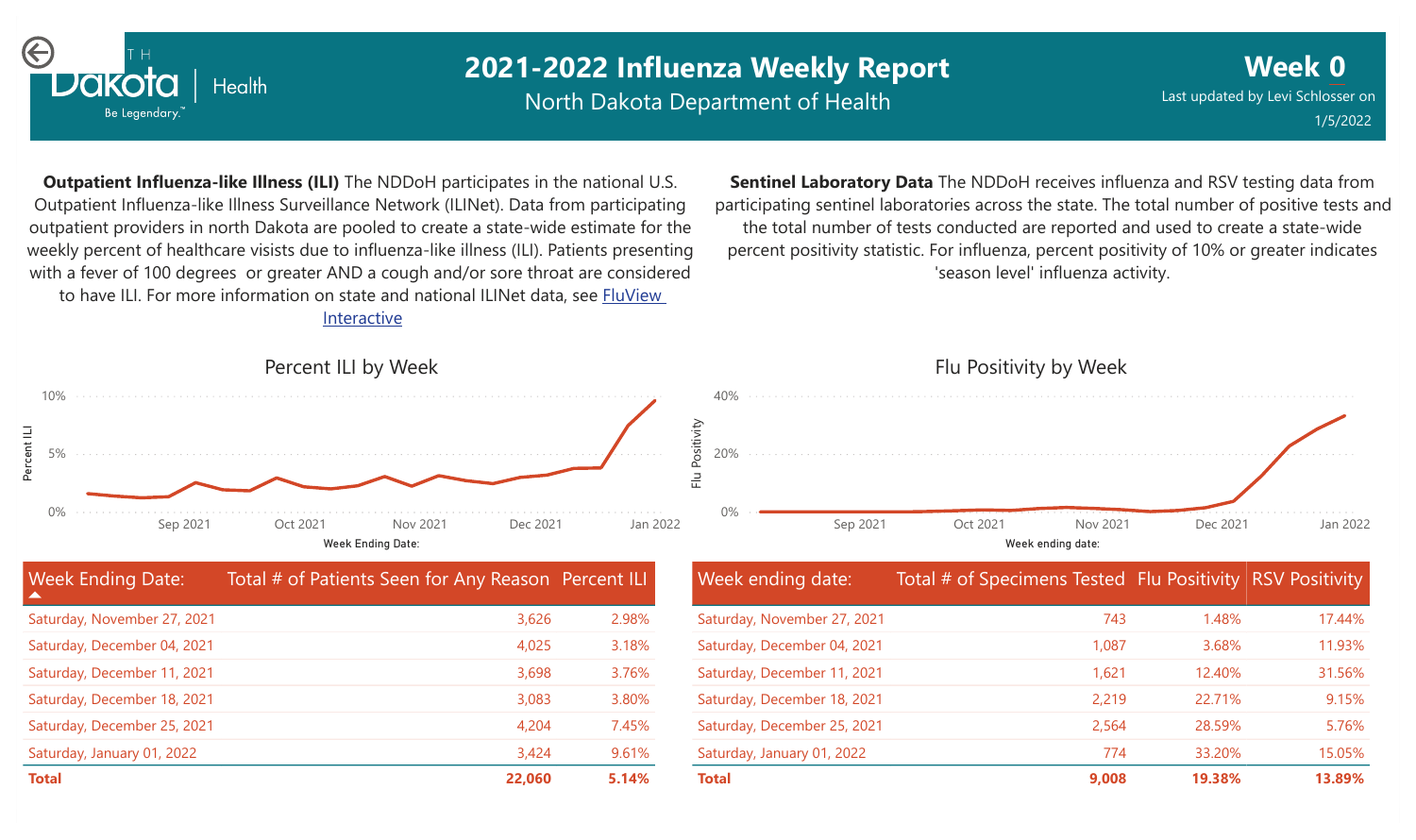

During the influenza season, increases in the **school absenteeism** data cab be used as an early indicator for influenza circulation. The NDDoH received absenteeism data from a majority of schools in the state. Data here include absences for all reasons.



During the influenza season, **influenza outbreaks** are common anywhere people gather, including schools, child care centers, long-term care facilities, and health care facilities. Outbreaks of influenza or influenza-like illness may be reported to the NDDoH. The following outbreaks have been reported this season.



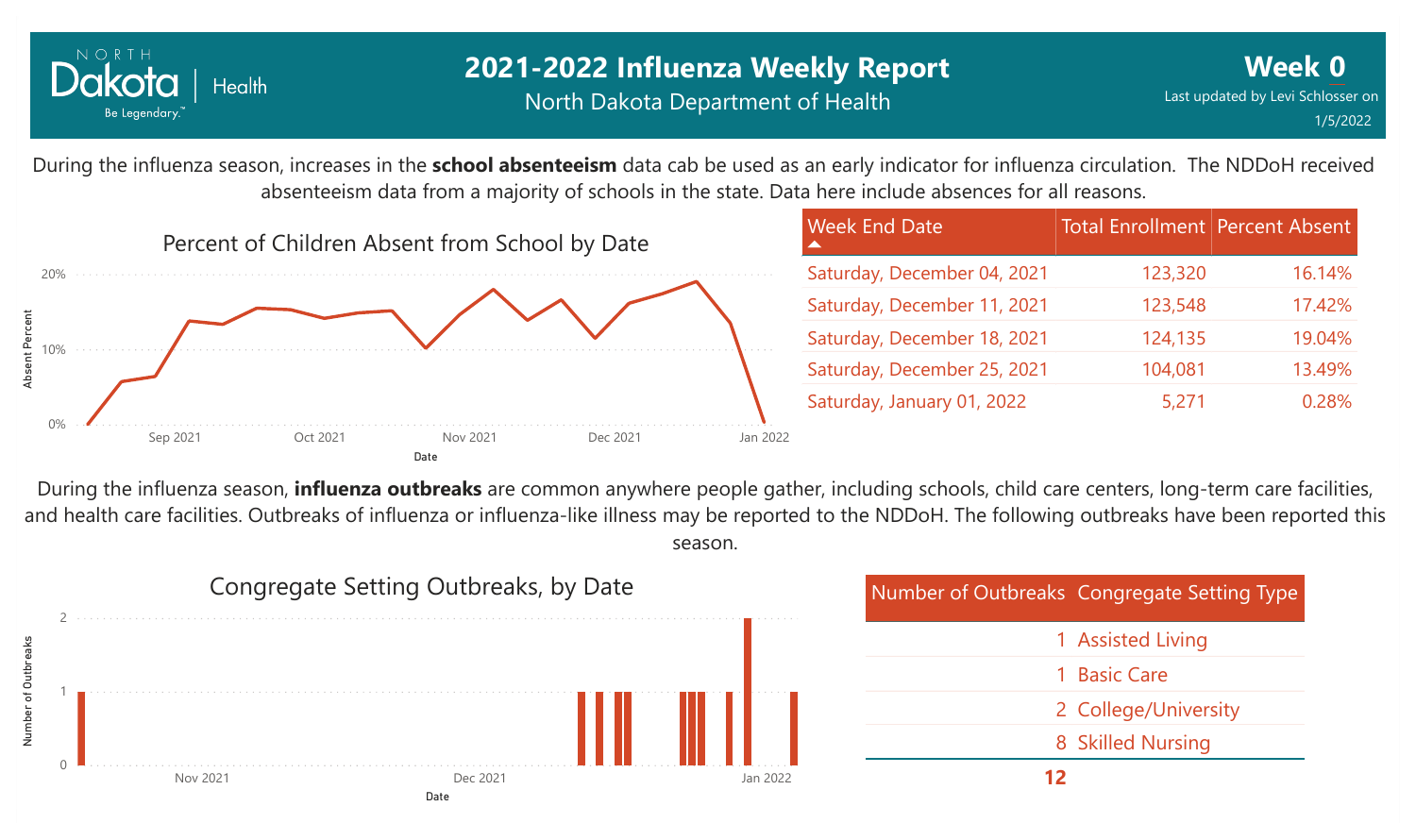

## **2021-2022 Influenza Weekly Report** North Dakota Department of Health

**Week 0** Last updated by Levi Schlosser on 1/5/2022

**Influenza vaccine doses administered** data from the North Dakota Immunization Information System (NDIIS) includes all administered doses of flu vaccine documented in the NDIIS to records with a North Dakota address. Adult immunizations do not have to be reported to the NDIIS so there may be more influenza vaccine doses being administered that are not reported to the NDIIS. Age groups are determined base on age at time of vaccination.



#### Doses Administered by Age Group

Statewide Doses Administered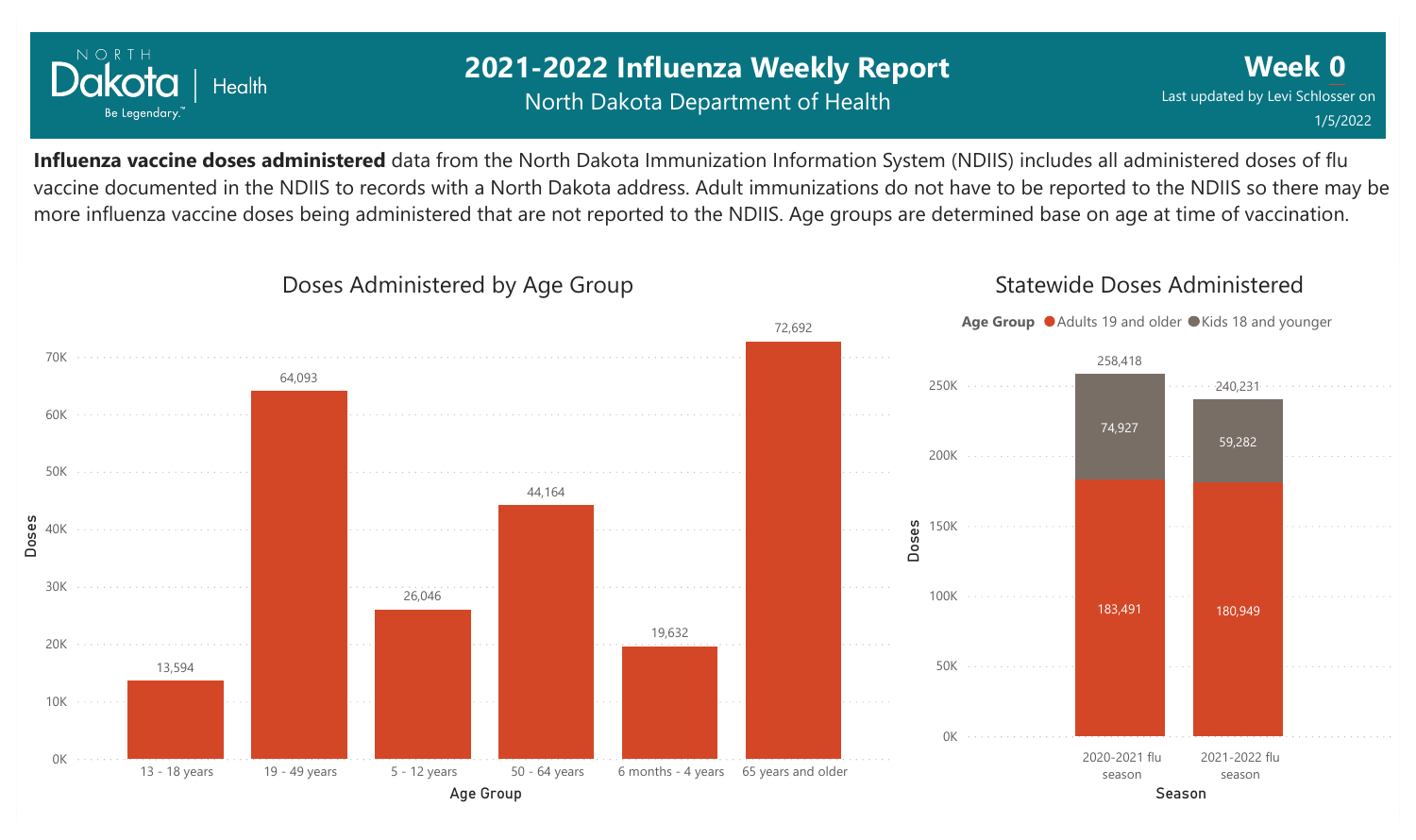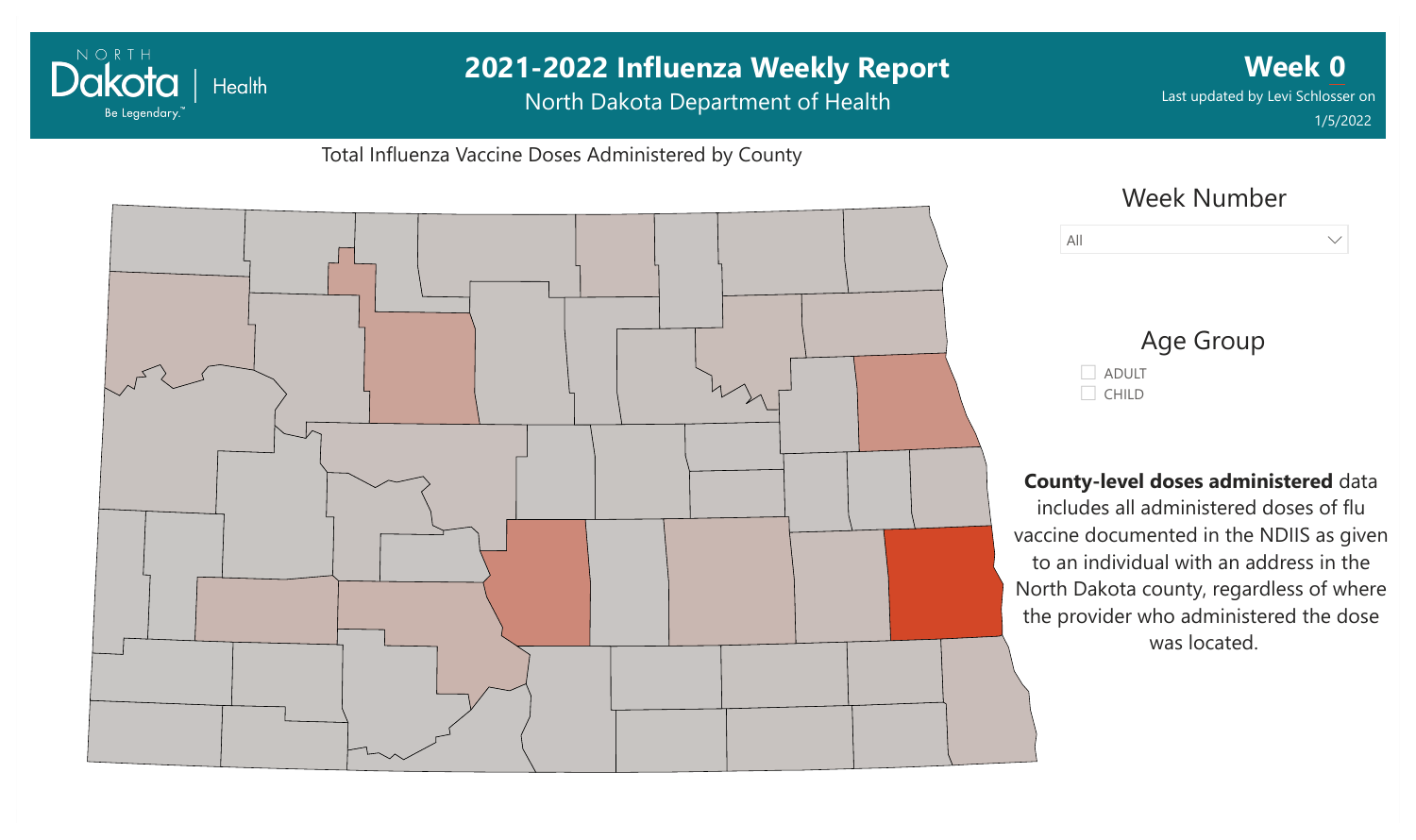NORTH

Dakota

Be Legendary.

Health

North Dakota Department of Health



NDIIS data can also be used to estimate the percent of North Dakotans in each age group that have received at least one dose of influenza vaccine so far this flu season. NDIIS records included in **statewide coverage rates** must have a North Dakota address.

Adult immunizations do not have to be reported to the NDIIS so adult coverage rates may be higher.

#### Statewide Flu Coverage for Adults >= 19